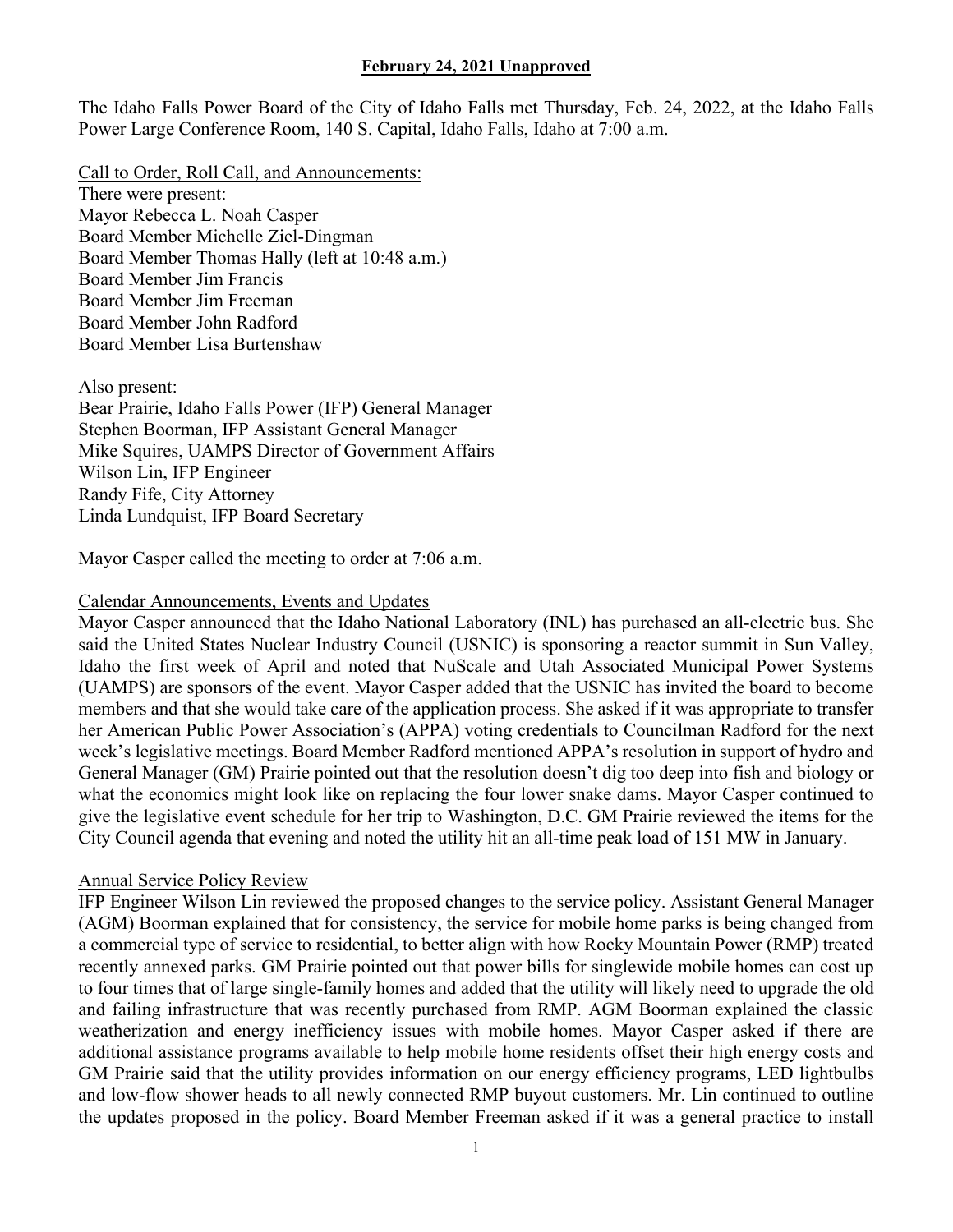transformers in front yards opposed to backyards and GM Prairie answered yes, that is usually the design for new residential installs and added that the transformer location is also dependent on the age of the neighborhood and whether the homes have alleyways. He explained some issues with elevation and grading in new construction, particularly after transformers have already been placed. AGM Boorman gave an example of how a builder didn't follow the grading design and raised the road elevation after the transformers had already been placed, which then put them below elevation. Subsequently, they had to be moved at the expense to the builder. There was a discussion about an Idaho senate bill that would protect utility employees.

# Q4 and Q1 Power Supply Report

GM Prairie explained how UAMPS charges day-ahead and real-time energy prices and pointed out if there is an error in billing they have 18-months to resettle the bill. He pointed out that the high pricing in July was due to several consecutive hot days and explained how the power cost adjustment (PCA) is derived and said that the PCA will be discussed in more detail in next months' annual review discussion. He explained that conservative forecasting is based on a critical water year and added that the snowpack isn't looking good, therefore prior years' reporting will be considered in current forecasting. He pointed out that the July loads were up 31%, and noted that August came in a little lower because the prior August was very hot. GM Prairie explained how cold winters and hot summers are causing higher peak loads. He said that 116 MW was the historic all-time high for July and pointed out the hot week last July increased loads to 126 MW. AGM Boorman added that the utility will see more load growth as some of the high-density housing builders are installing all-electric units. GM Prairie pointed out a jump in the Bonneville Power Association (BPA) bill and Board Member Burtenshaw asked how far in advance BPA makes their projections. GM Prairie said that BPA does rate cases every two years and added that his analysis and projections also take into consideration the energy needs of key accounts and added that the utility is working with them on energy saving strategies. There was a discussion on electric vehicles, including bussing, which could also lead to future load growth. GM Prairie explained net metering and Board Member Radford asked how solar played into the economics. GM Prairie said that solar has about an 18-year payback and explained their typical daily cycle. He continued to point out that customer growth is up in part due to the RMP buyout and customer cutovers. He reviewed the heavy load hour positions and explained how the market reacts to poor snowpack, which lead to a discussion on prior and current drought conditions. GM Prairie explained the water supply forecasting on the Columbia Basin and showed how natural gas prices are on the rise. Board Member Burtenshaw asked if gas is supplied intercontinentally and GM Prairie said it was becoming more so with liquid natural gas (LNG) terminals being used by global exports and added that most of the U.S. produced liquified gas is sent to Asia. He explained how Germany relies on Russia for at least half of their natural gas supply as a bridge (stop gap) because they've shut down most of their own nuclear and coal plants due to aggressive clean energy policies.

## Federal Legislative Update

UAMPS Director of Government Affairs Mike Squires gave a brief overview for some of the 2021 Federal legislation that included the passing of the American Rescue Plan and Infrastructure Bill, but noted that the Build Back Better and Clean Future Acts haven't been passed. He added that UAMPS is sending its opinions and guidance as agencies move forward in applying for grants. Mr. Squires commented that the Biden Administration has fallen short on its nominations when compared to past administrations and reviewed the energy and environment election trends. Mayor Casper asked if APPA talking points were available and Mr. Squires said he will be sending an updated and reduced list that would include climate related issues and wildfire management and noted that he expects to see some movement on tax accessibility and credits this legislative session.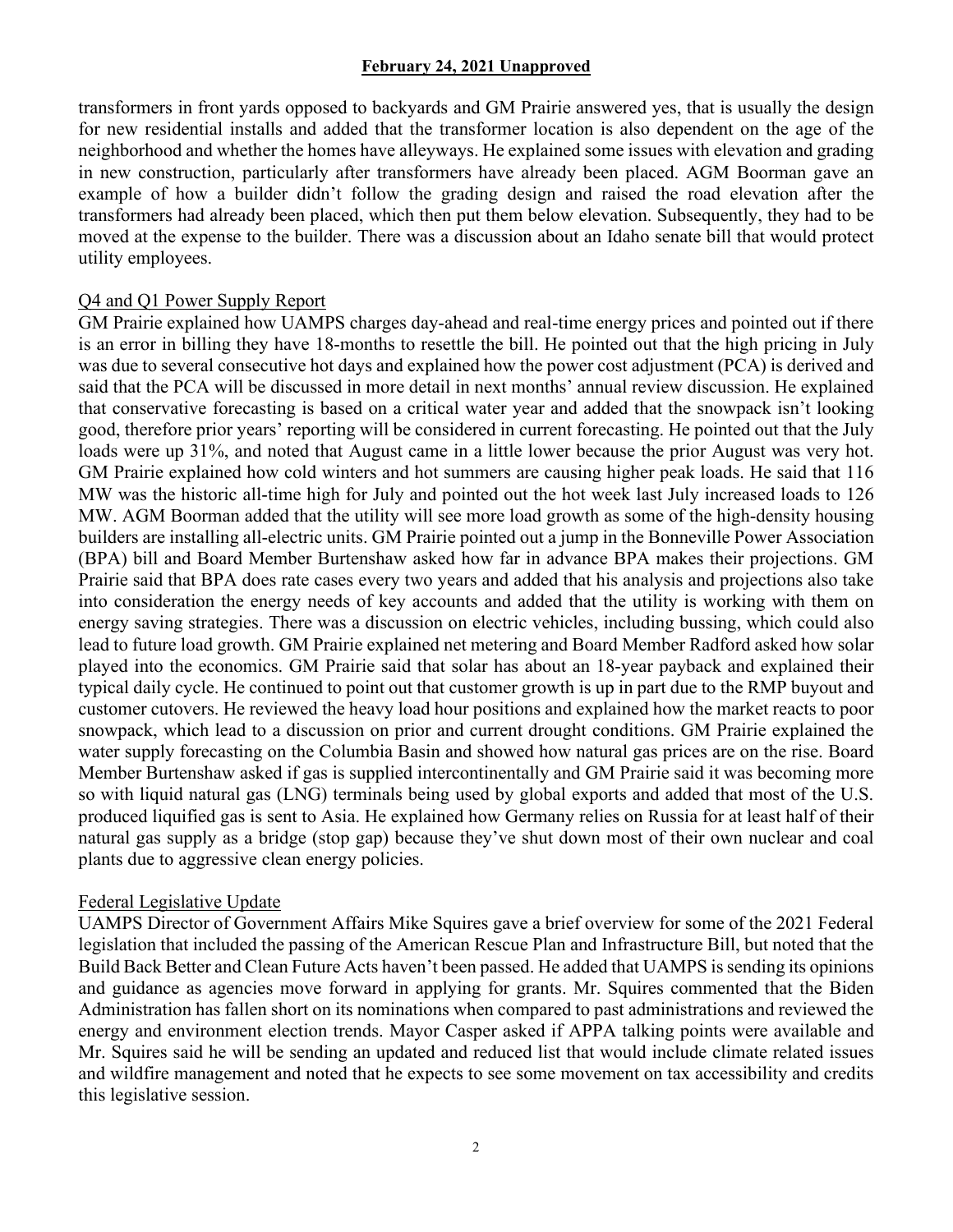## Clean Energy Survey Results

GM Prairie explained the tools and software that were used in the survey development. He reported the outreach was via a press release, information on the city's website and direct text messaging to random customers with a survey link. He commented that the survey participants appeared motivated and that responses seemed spread across the energy spectrum with nuclear and hydro energy sources being priorities. He said the ranking identified reliability, low-cost then clean energy as priorities and Board Member Ziel-Dingman commented that this was the result she was expecting. Mayor Casper commented that the survey isn't statistically valid and cautioned to not base decisions from it. GM Prairie continued to say that the results point toward the majority of customers not willing to pay more than five percent (5%) higher rates for clean energy. He added that Idaho Power did a similar survey years prior that identified similar outcomes. Board Member Francis said he thought the comments reflected customers' misunderstanding of where their energy is currently derived. Board Member Radford lead a discussion about what rates look like in other countries. Board Members Ziel-Dingman and Burtenshaw asked if an "opt in" for clean energy was implemented, would the costs be likely socialized and GM Prairie said he works hard to not socialize costs and gave examples like the smart meter opt-out option. He said that if customers desire a service that not every customer will, then they should expect to pay for it. GM Prairie commented if 10% of the utility's customers signed up for a certified clean energy program, that it would be worth implementing. He reminded the board the last time a similar program was offered, there was zero interest. Board Member Francis asked for clarification on what the utility would be offering since the utility already provides hydro and GM Prairie lead a discussion on what clean energy credits are and how they are administered/sold. He said that Utah and Wyoming have been converting coal to gas as a bridge, but pointed out that the media's narrative is more on wind and solar and they're not talking about gas as being an affordable and loweremission bridge. He reminded the board that geopolitical forces impact the energy market. There was a discussion on where the energy comes from that is purchased from BPA. GM Prairie asked the board if they would like to continue with annual surveys and Board Member Hally suggested every other year might be appropriate and Board Member Freeman asked how much they cost. GM Prairie said it was primarily staff time and some give away drawings for energy related items and Mayor Casper said she wouldn't mind doing the surveys informally and periodically and asked that suggestions for questions be submitted prior to the next survey.

## Power Resource Study Committee Update

GM Prairie reviewed the recommendations to form a committee and pointed out the importance of diversity within a committee. He said he'd like the committee to debate and really consider the issues and maybe even struggle with the right recommendations. Mayor Casper commented that it's better to call it a study committee opposed to an advisory committee, so the board won't be impeded to move forward with a decision. She added that the liaisons should be ex-officiant to the committee and GM Prairie countered that a liaison could carry the voice of the board. A discussion about liaisons on the committee ensued. Board Member Freeman thought a liaison in the meetings could lend guidance and answer questions. Board Member Francis commented that the committee may feel freer to speak without a Council Member present. Mr. Fife advised the board that it's their committee and if there is a clear role for the liaison, then to include it in the resolution/charter. There was a discussion about the *business representative* member. Mayor Casper offered that a *community member* would be better titled than *general member* and recommends the board put some thought in the application language. GM Prairie said he will get the committee process moving forward.

## Proposed Yellowstone Peak Generation Plant and Clean Energy Research Park Review

GM Prairie explained the resolution that will be coming before City Council and explained that it's basically the same resolution that Heber and Lehi Cities recently passed, which approves utilities to move forward